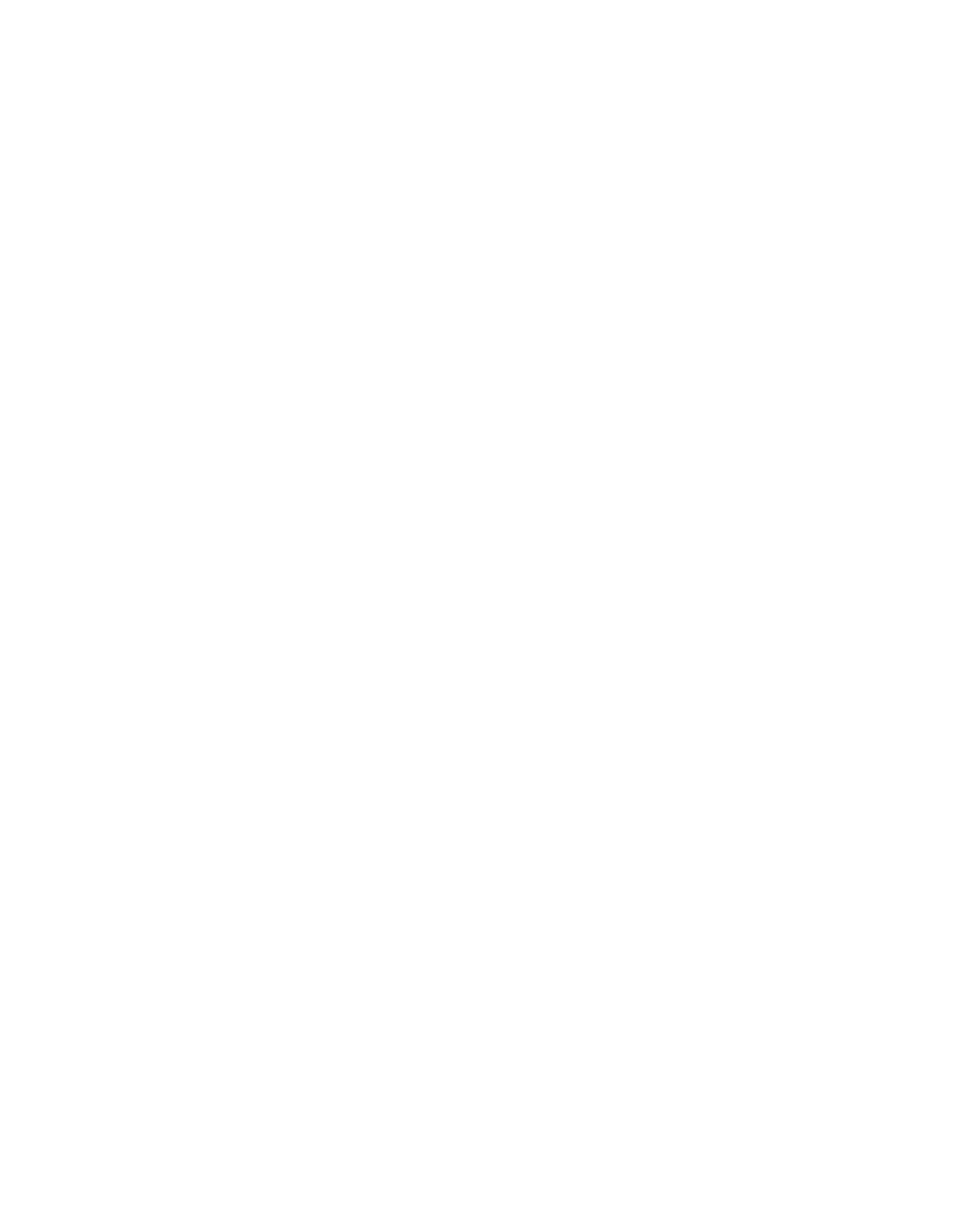## **REPORT DOCUMENTATION PAGE** *Form Approved*

*OMB No. 0704-0188*

| information if it does not display a currently valid OMB control number. PLEASE DO NOT RETURN YOUR FORM TO THE ABOVE ADDRESS.                                                                                                                                                                                                            |                             |                                      |                        |                                                         | Public reporting burden for this collection of information is estimated to average 1 hour per response, including the time for reviewing instructions, searching existing data sources, gathering and<br>maintaining the data needed, and completing and reviewing this collection of information. Send comments regarding this burden estimate or any other aspect of this collection of information, including<br>suggestions for reducing this burden to Department of Defense, Washington Headquarters Services, Directorate for Information Operations and Reports (0704-0188), 1215 Jefferson Davis Highway, Suite<br>1204, Arlington, VA 22202-4302. Respondents should be aware that notwithstanding any other provision of law, no person shall be subject to any penalty for failing to comply with a collection of |
|------------------------------------------------------------------------------------------------------------------------------------------------------------------------------------------------------------------------------------------------------------------------------------------------------------------------------------------|-----------------------------|--------------------------------------|------------------------|---------------------------------------------------------|-------------------------------------------------------------------------------------------------------------------------------------------------------------------------------------------------------------------------------------------------------------------------------------------------------------------------------------------------------------------------------------------------------------------------------------------------------------------------------------------------------------------------------------------------------------------------------------------------------------------------------------------------------------------------------------------------------------------------------------------------------------------------------------------------------------------------------|
| 1. REPORT DATE (DD-MM-YYYY)<br>October 2021                                                                                                                                                                                                                                                                                              | 2. REPORT TYPE<br>Technical |                                      |                        |                                                         | 3. DATES COVERED (From - To)                                                                                                                                                                                                                                                                                                                                                                                                                                                                                                                                                                                                                                                                                                                                                                                                  |
| <b>4. TITLE AND SUBTITLE</b>                                                                                                                                                                                                                                                                                                             |                             |                                      |                        | <b>5a. CONTRACT NUMBER</b>                              |                                                                                                                                                                                                                                                                                                                                                                                                                                                                                                                                                                                                                                                                                                                                                                                                                               |
| Cybersecurity at NSF Major Facilities Executive Summary                                                                                                                                                                                                                                                                                  |                             |                                      |                        | <b>5b. GRANT NUMBER</b>                                 |                                                                                                                                                                                                                                                                                                                                                                                                                                                                                                                                                                                                                                                                                                                                                                                                                               |
|                                                                                                                                                                                                                                                                                                                                          |                             |                                      |                        |                                                         | <b>5c. PROGRAM ELEMENT NUMBER</b>                                                                                                                                                                                                                                                                                                                                                                                                                                                                                                                                                                                                                                                                                                                                                                                             |
| 6. AUTHOR(S)                                                                                                                                                                                                                                                                                                                             |                             |                                      |                        | 5d. PROJECT NUMBER<br>1321JAPM                          |                                                                                                                                                                                                                                                                                                                                                                                                                                                                                                                                                                                                                                                                                                                                                                                                                               |
|                                                                                                                                                                                                                                                                                                                                          |                             |                                      |                        | <b>5e. TASK NUMBER</b><br><b>PS</b>                     |                                                                                                                                                                                                                                                                                                                                                                                                                                                                                                                                                                                                                                                                                                                                                                                                                               |
|                                                                                                                                                                                                                                                                                                                                          |                             |                                      |                        | <b>5f. WORK UNIT NUMBER</b>                             |                                                                                                                                                                                                                                                                                                                                                                                                                                                                                                                                                                                                                                                                                                                                                                                                                               |
| 7. PERFORMING ORGANIZATION NAME(S) AND ADDRESS(ES)                                                                                                                                                                                                                                                                                       |                             |                                      |                        | 8. PERFORMING ORGANIZATION REPORT<br><b>NUMBER</b>      |                                                                                                                                                                                                                                                                                                                                                                                                                                                                                                                                                                                                                                                                                                                                                                                                                               |
| The MITRE Corporation<br><b>JASON</b> Program Office<br>7515 Colshire Drive                                                                                                                                                                                                                                                              |                             |                                      |                        | JSR-21-10E                                              |                                                                                                                                                                                                                                                                                                                                                                                                                                                                                                                                                                                                                                                                                                                                                                                                                               |
| McLean, Virginia 22102<br>9. SPONSORING / MONITORING AGENCY NAME(S) AND ADDRESS(ES)                                                                                                                                                                                                                                                      |                             |                                      |                        |                                                         | 10. SPONSOR/MONITOR'S ACRONYM(S)                                                                                                                                                                                                                                                                                                                                                                                                                                                                                                                                                                                                                                                                                                                                                                                              |
| National Science Foundation, Office of Director                                                                                                                                                                                                                                                                                          |                             |                                      |                        |                                                         |                                                                                                                                                                                                                                                                                                                                                                                                                                                                                                                                                                                                                                                                                                                                                                                                                               |
| 2415 Eisenhower Avenue<br>Alexandria, Virginia 22314                                                                                                                                                                                                                                                                                     |                             |                                      |                        | <b>11. SPONSOR/MONITOR'S REPORT</b><br><b>NUMBER(S)</b> |                                                                                                                                                                                                                                                                                                                                                                                                                                                                                                                                                                                                                                                                                                                                                                                                                               |
| <b>12. DISTRIBUTION / AVAILABILITY STATEMENT</b>                                                                                                                                                                                                                                                                                         |                             |                                      |                        |                                                         |                                                                                                                                                                                                                                                                                                                                                                                                                                                                                                                                                                                                                                                                                                                                                                                                                               |
| DISTRIBUTION A. Approved for public release. Distribution is unlimited.                                                                                                                                                                                                                                                                  |                             |                                      |                        |                                                         |                                                                                                                                                                                                                                                                                                                                                                                                                                                                                                                                                                                                                                                                                                                                                                                                                               |
| <b>13. SUPPLEMENTARY NOTES</b>                                                                                                                                                                                                                                                                                                           |                             |                                      |                        |                                                         |                                                                                                                                                                                                                                                                                                                                                                                                                                                                                                                                                                                                                                                                                                                                                                                                                               |
| <b>14. ABSTRACT</b><br>JASON was charged by the NSF to understand their current approach to managing cybersecurity at its major facilities,<br>to assess the major risks associated with inadequate or overly-constraining cybersecurity requirements, and to<br>recommend any changes deemed appropriate in NSF's policy or procedures. |                             |                                      |                        |                                                         |                                                                                                                                                                                                                                                                                                                                                                                                                                                                                                                                                                                                                                                                                                                                                                                                                               |
| The issue to be addressed is the degree to which NSF should maintain or modify its present approach to oversight of<br>cybersecurity. These are the largest scientific installations that NSF supports.                                                                                                                                  |                             |                                      |                        |                                                         |                                                                                                                                                                                                                                                                                                                                                                                                                                                                                                                                                                                                                                                                                                                                                                                                                               |
|                                                                                                                                                                                                                                                                                                                                          |                             |                                      |                        |                                                         |                                                                                                                                                                                                                                                                                                                                                                                                                                                                                                                                                                                                                                                                                                                                                                                                                               |
| <b>15. SUBJECT TERMS</b>                                                                                                                                                                                                                                                                                                                 |                             |                                      |                        |                                                         |                                                                                                                                                                                                                                                                                                                                                                                                                                                                                                                                                                                                                                                                                                                                                                                                                               |
| <b>16. SECURITY CLASSIFICATION OF:</b>                                                                                                                                                                                                                                                                                                   |                             | <b>17. LIMITATION</b><br>OF ABSTRACT | 18. NUMBER<br>OF PAGES | 19a. NAME OF RESPONSIBLE PERSON<br>Dr. James Ulvestad   |                                                                                                                                                                                                                                                                                                                                                                                                                                                                                                                                                                                                                                                                                                                                                                                                                               |
| a. REPORT<br><b>UNCL</b>                                                                                                                                                                                                                                                                                                                 | b. ABSTRACT<br><b>UNCL</b>  | c. THIS PAGE<br><b>UNCL</b>          | UL                     | 10                                                      | 19b. TELEPHONE NUMBER (include area<br>code) 703-292-7165                                                                                                                                                                                                                                                                                                                                                                                                                                                                                                                                                                                                                                                                                                                                                                     |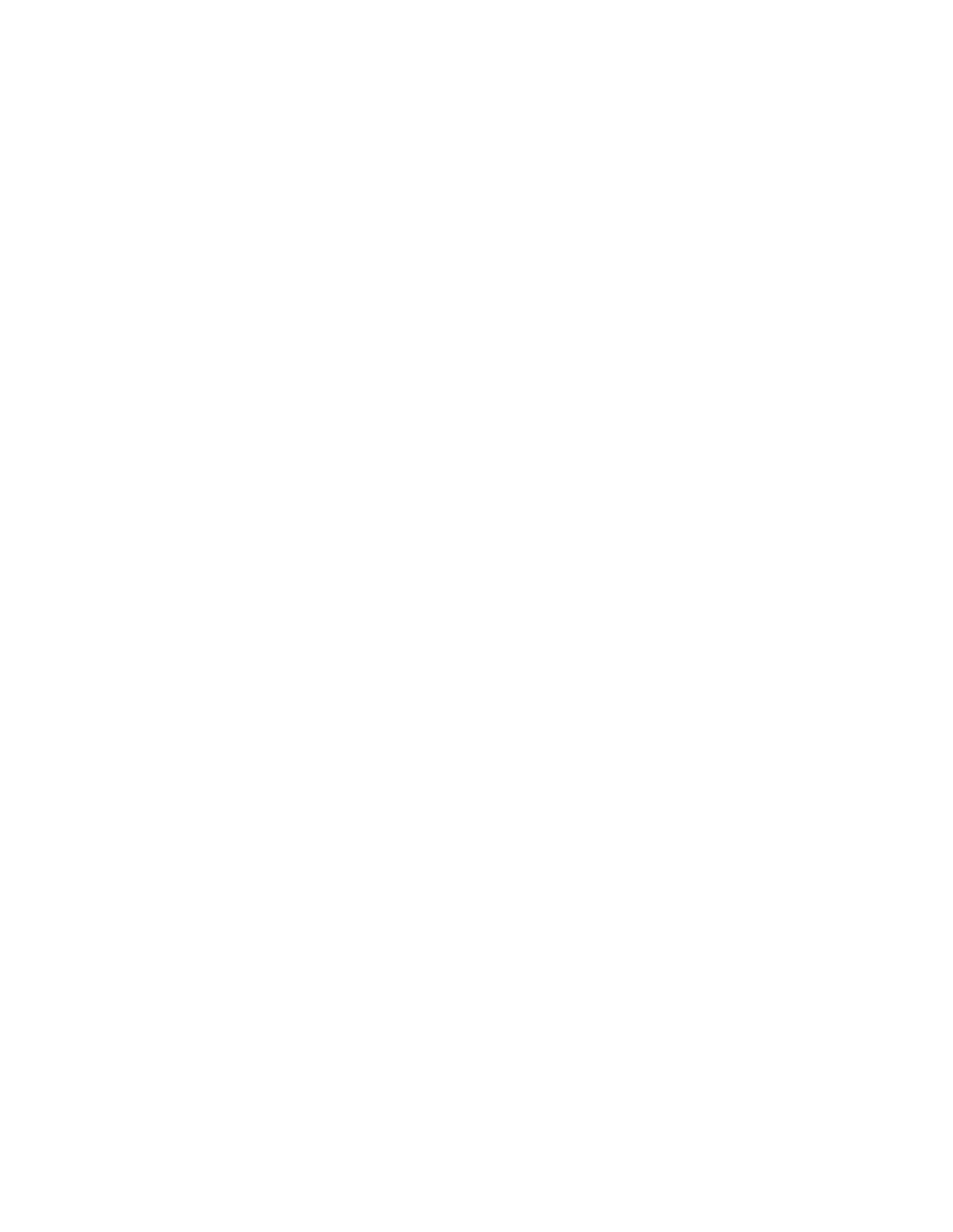## 1 EXECUTIVE SUMMARY

Cybersecurity is a significant and growing concern across the public and private sector. Database breaches are commonly in the news, and phishing emails frequently appear in our inboxes. In 2021, sophisticated ransomware attacks threatened gas supply to the US East Coast and shut down the computer systems of thousands of small to medium size businesses. In response to these threats, organizations are adding layers of cybersecurity, such as firewalls, encryption, and multi-factor authentication. These measures, however, have significant costs, including increased friction for users. With threats real and growing, finding the appropriate balance between security, cost, and burden to users is a continual challenge.

National Science Foundation (NSF) major facilities are critical scientific platforms used by a wide range of scientific communities to collect and distribute scientific data. They are the largest class of investments made by the agency, but across this class, they are very diverse. Facilities may be comprised of distributed sensors, or may be a single telescope. They may be run by a single institution or by many institutions. New facilities are being built today, while others are almost 50 years old. Operating budgets vary by more than an order of magnitude.

A key feature that distinguishes NSF major facilities from other federal science facilities is that NSF is not typically the owner nor the operator. Instead, NSF oversees the cooperative agreements that are the primary mech-anism by which the major facilities are funded.<sup>[1](#page-4-0)</sup> The operators, personnel and users of these NSF-funded facilities are not federal government employees. Because of this oversight model, NSF's involvement with cybersecurity

<span id="page-4-0"></span><sup>1</sup>US Antarctic Program is the exception, supported via contract. See Section 5.1.1.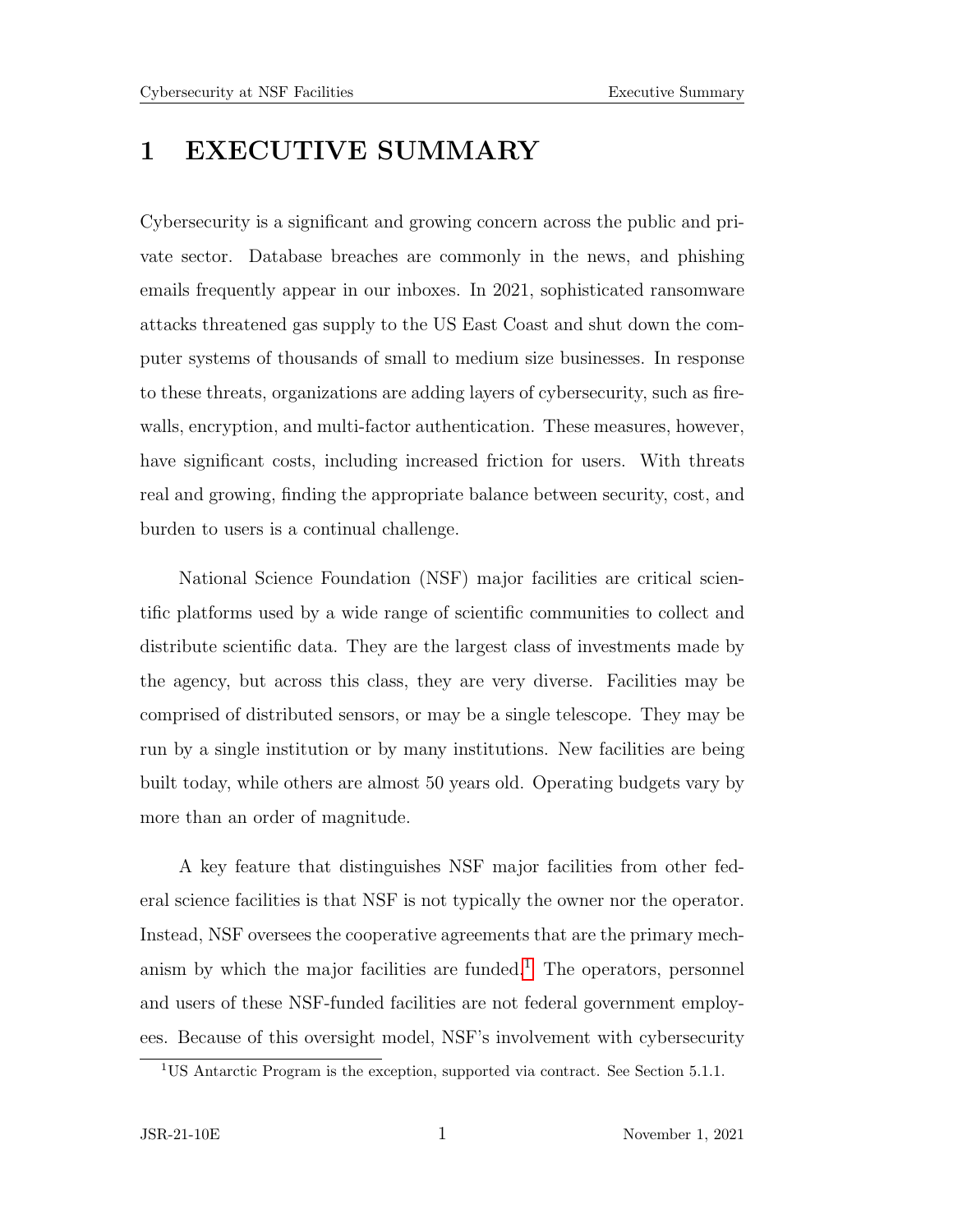issues to date has been limited in scope and detail; facility operators have had the responsibility for assessing risks and implementing controls.

JASON was charged by the NSF to understand their current approach to managing cybersecurity at its major facilities, to assess the major risks associated with inadequate or overly-constraining cybersecurity requirements, and to recommend any changes deemed appropriate in NSF's policy or procedures.

This study was informed by four days of briefings and additional virtual meetings between January and July 2021 with NSF staff, major facility leadership and information technology staff, DOE and NASA laboratory cybersecurity managers, NIST cybersecurity professionals, and the FBI. Documents from NSF, major facilities, and other public sources were also an important source of information.

JASON makes the following findings and recommendations on cybersecurity at NSF major facilities.

### Findings

- 1. In common with other federal science facilities, NSF major facility data are to be openly shared; confidentiality is not a primary goal. Instead, the principal cybersecurity concerns are data availability and integrity, continuity of service, and in some cases, physical safety.
- 2. Though successful high-consequence attacks have yet to be reported, NSF major facilities regularly experience cyber attacks. New types of attacks also merit consideration: ransomware; coordinated attacks, especially Advanced Persistent Threats (APT); and supply-chain techniques that might use facilities as intermediate targets.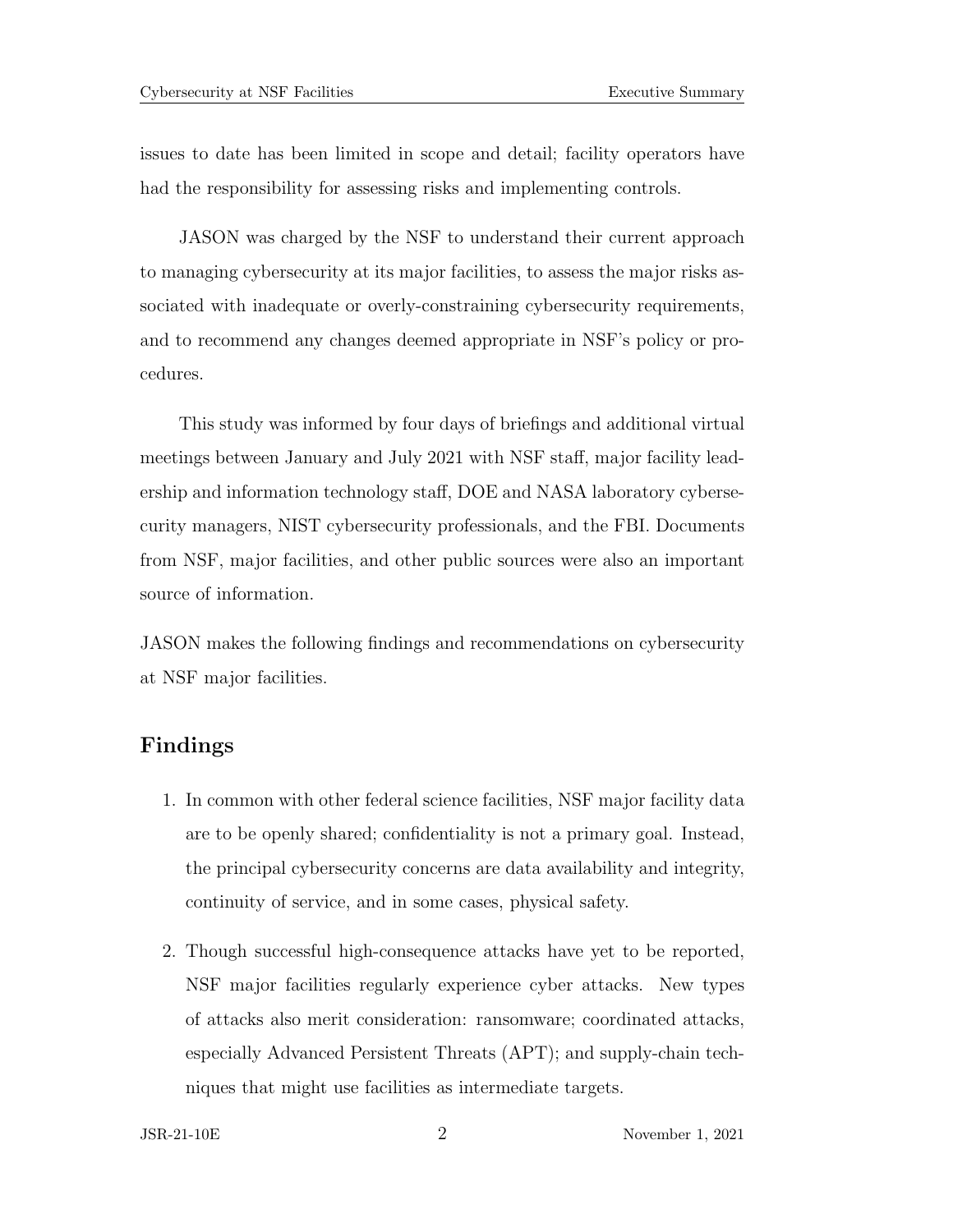- 3. Well-established best practices exist for cybersecurity. Technical approaches include system segmentation, immediate application of patches, adherence to the principle of least privilege, multi-factor authentication, and intrusion monitoring. Also needed are continuous monitoring of threats; training for users; governance and communications that support the balancing of cyber risks, mission, and cost; and planning for cybersecurity incident response.
- 4. Cybersecurity needs at major facilities are not unique compared to industry or other federal agencies in terms of the threats and the technical approaches needed to counter these threats. Similarly, as in most enterprises, facility users and personnel are highly variable in their understanding of cybersecurity issues.
- 5. The primary unique aspect of cybersecurity for NSF's major facilities, compared to science centers run by other federal agencies, is NSF's management approach, characterized by:
	- operations distributed across many organizations;
	- funding primarily via cooperative agreement, as opposed to contract;
	- wide spectrum of major facility size, age, budget, infrastructure type, staffing level; and
	- a lean financial model that minimizes overhead spending.
- 6. Major facilities differ substantially as to the state of cyberinfrastructure, which in turn impacts the ability to implement cybersecurity controls. Newer facilities have largely been able to take cybersecurity into account as they developed their cyberinfrastructure. Some older facili-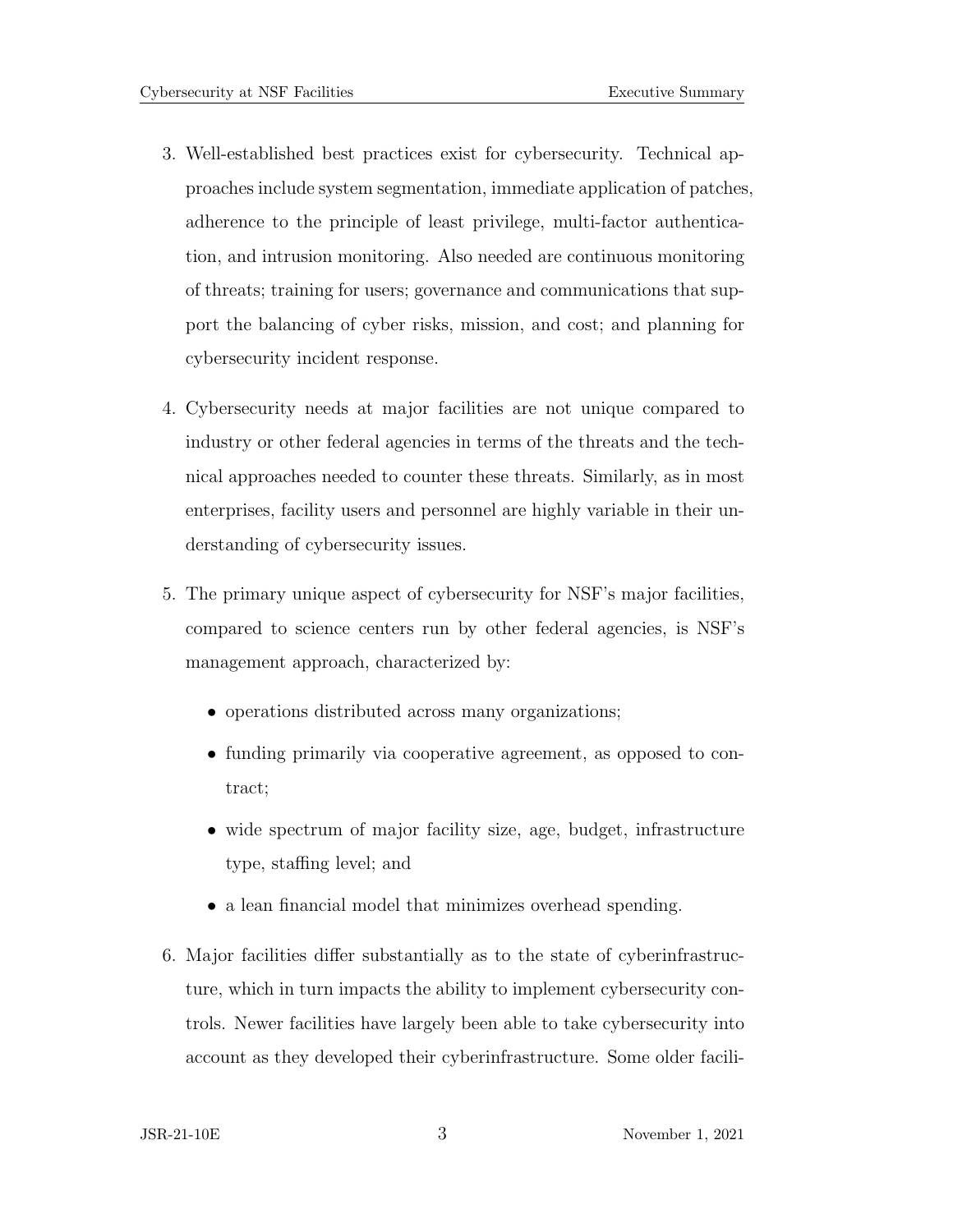ties will require cyberinfrastructure modernization in support of cybersecurity goals.

- 7. To adequately respond to the rapidly changing threat landscape, all major facilities must sustain and continually evolve their cybersecurity practices.
- 8. NSF's current approach of offering independent external advice on cybersecurity is valuable. This mechanism can provide facility operators with needed expertise and allows for frank conversations about cybersecurity challenges outside of the NSF review processes. However, this approach does not ensure that cybersecurity best practices are consistently implemented and evolved in response to the changing threat landscape, nor does it support NSF Program Officers in their decision making.
- 9. The present approach to cybersecurity oversight offers valuable flexibility and reduced effort for review and reporting, but may leave major facilities unprepared to prevent and respond to cyber attacks. NSF has reputation risk due to the potential for physical harm and for loss of confidence of users and decision makers.
- 10. Overly prescriptive cybersecurity requirements could add administrative burdens and costs, and may slow scientific progress.
- 11. As major facilities shift to using cloud computing and storage, cybersecurity responsibility and control will be increasingly shared with cloud providers.
- 12. With future facilities expected to include more corporate, government and non-profit partners, cybersecurity policy and management will become more complex.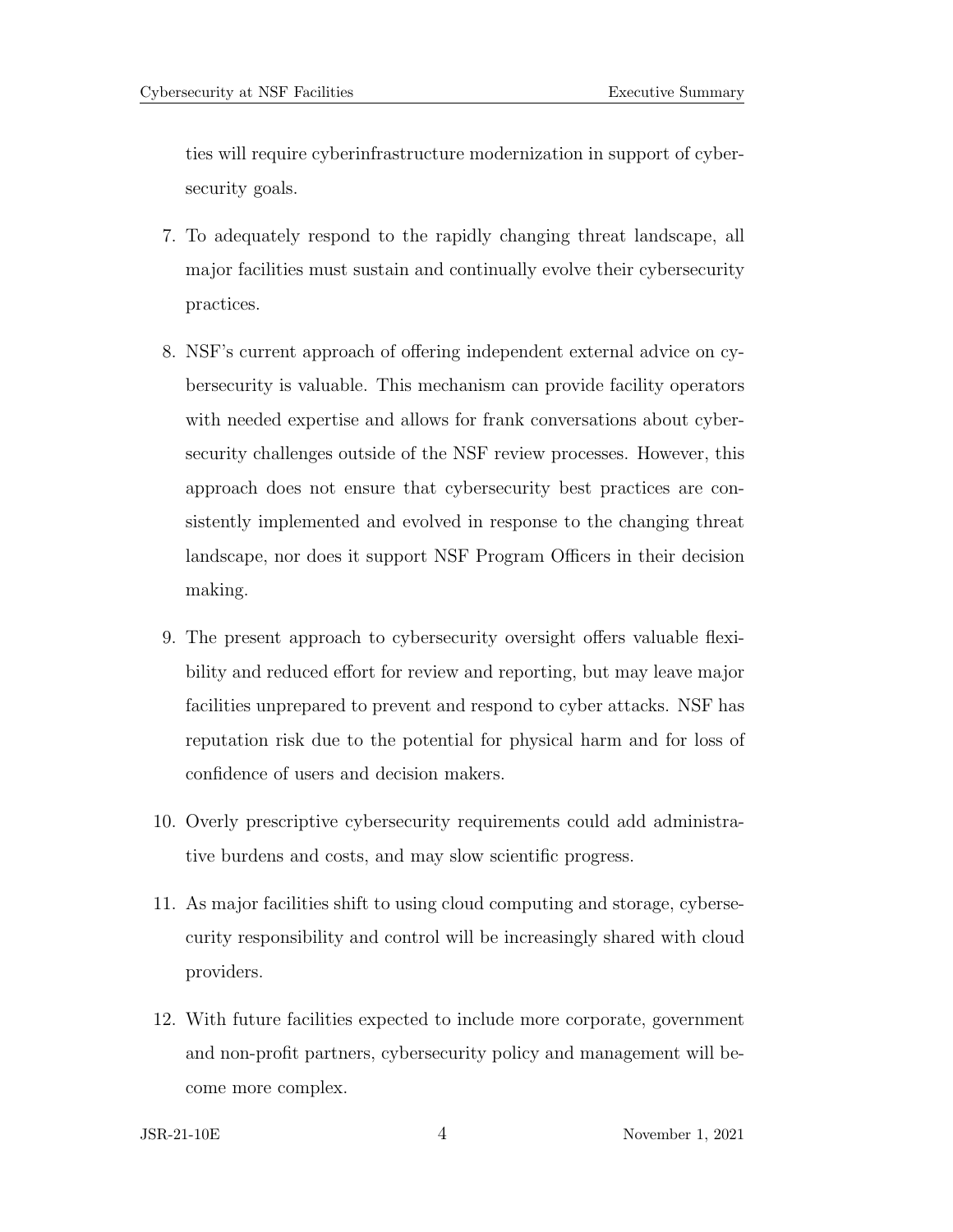13. Some facilities have technologies or collect some data with potential national security concerns, and these must be properly managed. Avoiding collection and/or storage of potentially sensitive data may be the best approach.

#### Recommendations

- 1. NSF should maintain its current approach of supporting major facilities to enhance cybersecurity through assessments of risk, and development and implementation of mitigation plans. A prescriptive approach to cybersecurity should be avoided because it would be a poor fit to the diversity of facilities, would inefficiently use resources, and would not evolve quickly enough to keep up with changing threats.
- 2. An executive position for cybersecurity strategy and coordination for major facilities should be created at NSF. This executive should have authorities that allow them to continually support the balancing of cybersecurity, scientific progress, and cost in the distinct ways that will be appropriate for each facility.
- 3. Using annual reporting and review processes, NSF should ensure major facilities implement robust cybersecurity programs that remain consistent with current best practice.
- 4. NSF should develop a procedure for response to major cybersecurity incidents at its major research facilities, encompassing public relations, coordination mechanisms, and a pre-ordained chain of authority for emergency decisions. Each major facility should also have their own response plan that is both specific to its needs and consistent with NSF's plan.